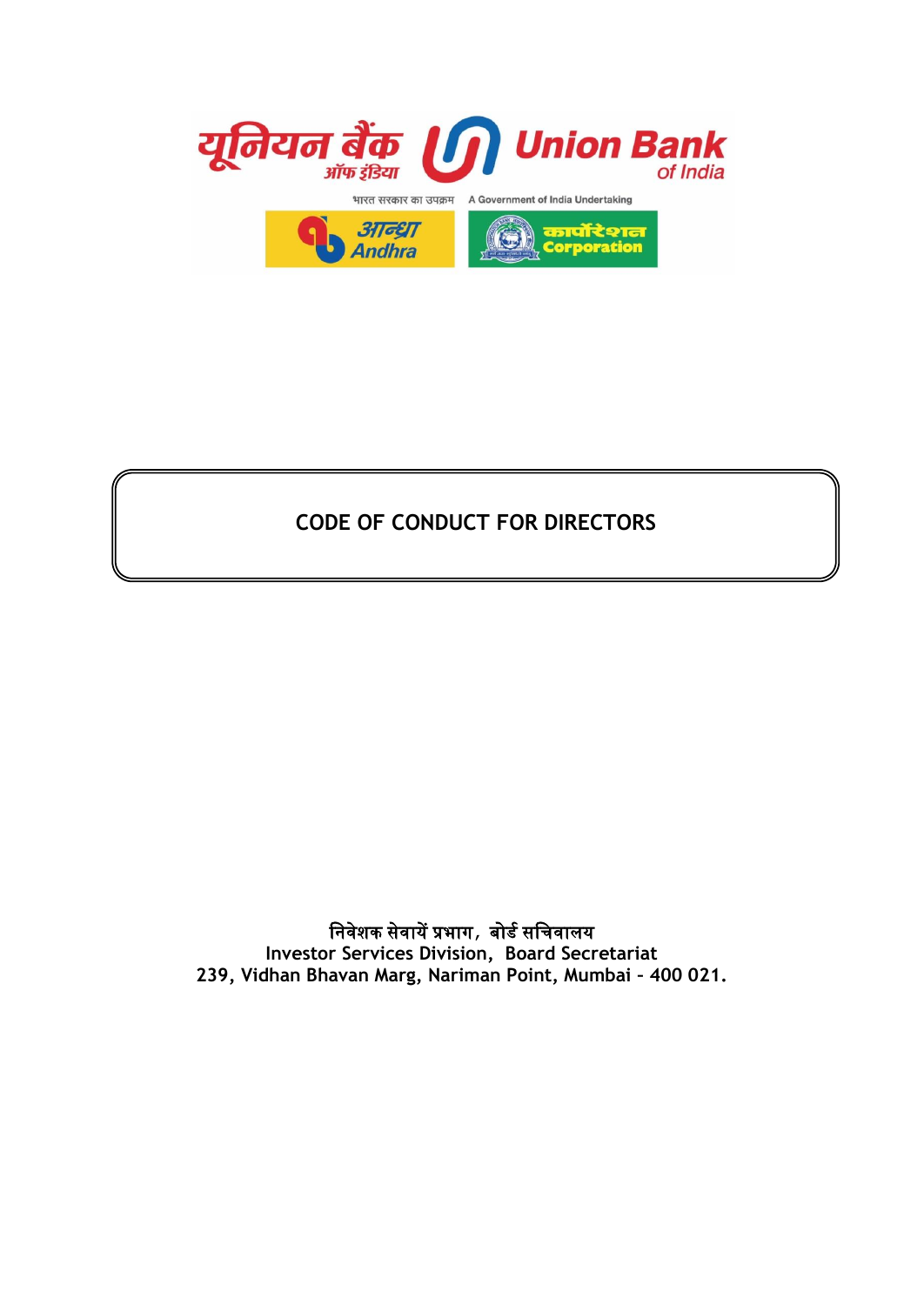

## **TABLE OF CONTENTS**

| Para No.         | <b>Section</b>                                              | Page No.       |
|------------------|-------------------------------------------------------------|----------------|
| $\overline{1}$ . | Preface                                                     | $\mathbf{1}$   |
| $\overline{2}$ . | <b>Bank's Belief System</b>                                 | 1              |
| $\overline{3}$ . | Philosophy of the Code                                      | $\mathbf{1}$   |
| 3.1              | <b>Conflict of Interest</b>                                 | $\overline{2}$ |
| $\overline{3.2}$ | <b>Applicable Laws</b>                                      | $\overline{3}$ |
| 3.3              | <b>Disclosure Standards</b>                                 | $\overline{3}$ |
| $\overline{3.4}$ | Use of Bank's Assets and Resources                          | $\overline{4}$ |
| $\overline{3.5}$ | <b>Confidentiality and Fair Dealings</b>                    | $\overline{4}$ |
| 3.5.1            | <b>Bank's Confidential Information</b>                      | $\overline{4}$ |
| 3.5.2            | <b>Other Confidential Information</b>                       | $\overline{5}$ |
| 3.5.3            | Code of Conduct for Unpublished Price Sensitive Information | $\overline{5}$ |
| $\overline{4}$ . | <b>Good Corporate Governance Practices</b>                  | $\overline{5}$ |
| 4.1              | Do's                                                        | $\overline{5}$ |
| 4.2              | Additional Duties of Independent Directors                  | $\overline{7}$ |
| $\overline{4.3}$ | Don'ts                                                      | 7              |
| $\overline{5}$ . | <b>Waivers</b>                                              | 9              |
| 6.               | Violation of the Code                                       | $\overline{9}$ |
| $\overline{7}$ . | Affirmation of Compliance of the Code                       | $\overline{9}$ |
|                  | References                                                  | 10             |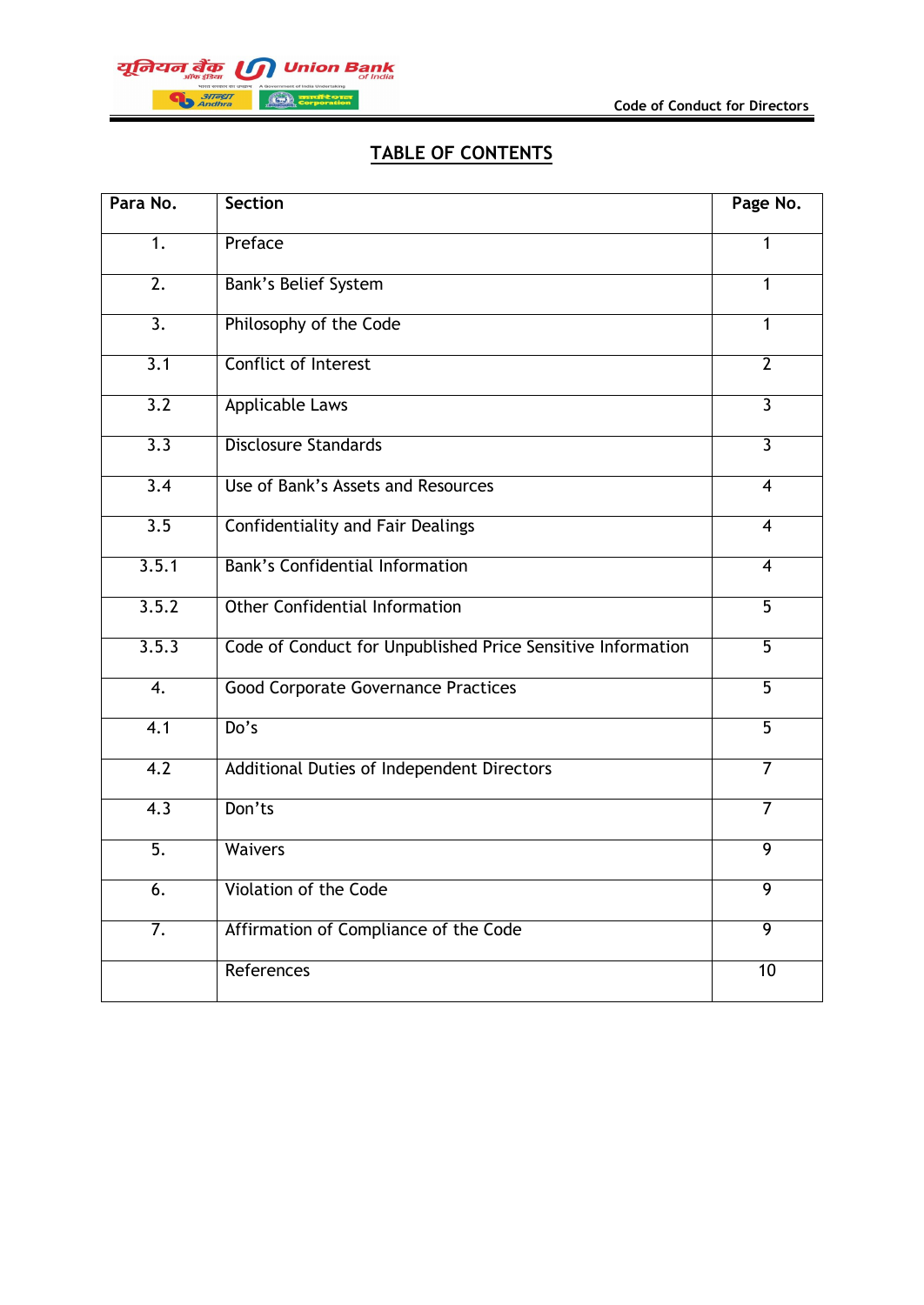

निवेशक सेवायें प्रभाग**,** बोर्ड सनिवालय Investor Services Division, Board Secretariat 239, Vidhan Bhavan Marg, Nariman Point, Mumbai – 400 021.

## **CODE OF CONDUCT FOR DIRECTORS**

### **1. Preface**

The Code of Conduct for Directors ("Code") of the Bank is laid down with an aim to ensure transparency and high ethical standards in managing the affairs of the Bank. This Code of Conduct would be applicable to all the Directors of the Bank and would be observed by all the Directors while carrying out the fiduciary duties conferred upon them by the statute. Every Director shall adhere to the Code of Conduct and the Norms prescribed for monitoring and management of the conflict of interest.

Regulation 17(5) of SEBI (Listing Obligations & Disclosure Requirements) Regulations, 2015 ("Listing Regulations") requires that the Board of Directors shall lay down a Code of Conduct for all members of Board of Directors of the listed entity. Further, it requires that the Code of Conduct shall suitably incorporate the duties of Independent Directors as laid down in the Companies Act, 2013. Accordingly, the Bank has laid down Code for its Directors on the Board.

### **2. Bank's Belief System**

This Code of Conduct attempts to set forth the guiding principles on which the Bank shall operate and conduct its daily business with its multitudinous stakeholders, government and regulatory agencies, media and anyone else with whom it is connected. It recognises that the Bank is a trustee and custodian of public money and in order to fulfil its fiduciary obligations and responsibilities, it has to maintain and continue to enjoy the trust and confidence of public at large.

The Bank acknowledges the need to uphold the integrity of every transaction it enters into and believes that honesty and integrity in its internal conduct would be judged by its external behaviour. The Bank shall be committed in all its actions to the interest of the countries in which it operates. The Bank is conscious of the reputation it carries amongst its customers and public at large and shall endeavour to do all it can to sustain and improve upon the same in its discharge of obligations. The Bank shall continue to initiate policies, which are customer centric and which promote financial prudence.

### **3. Philosophy of the Code**

The Bank expects all Directors to exercise good judgement, to ensure the interests,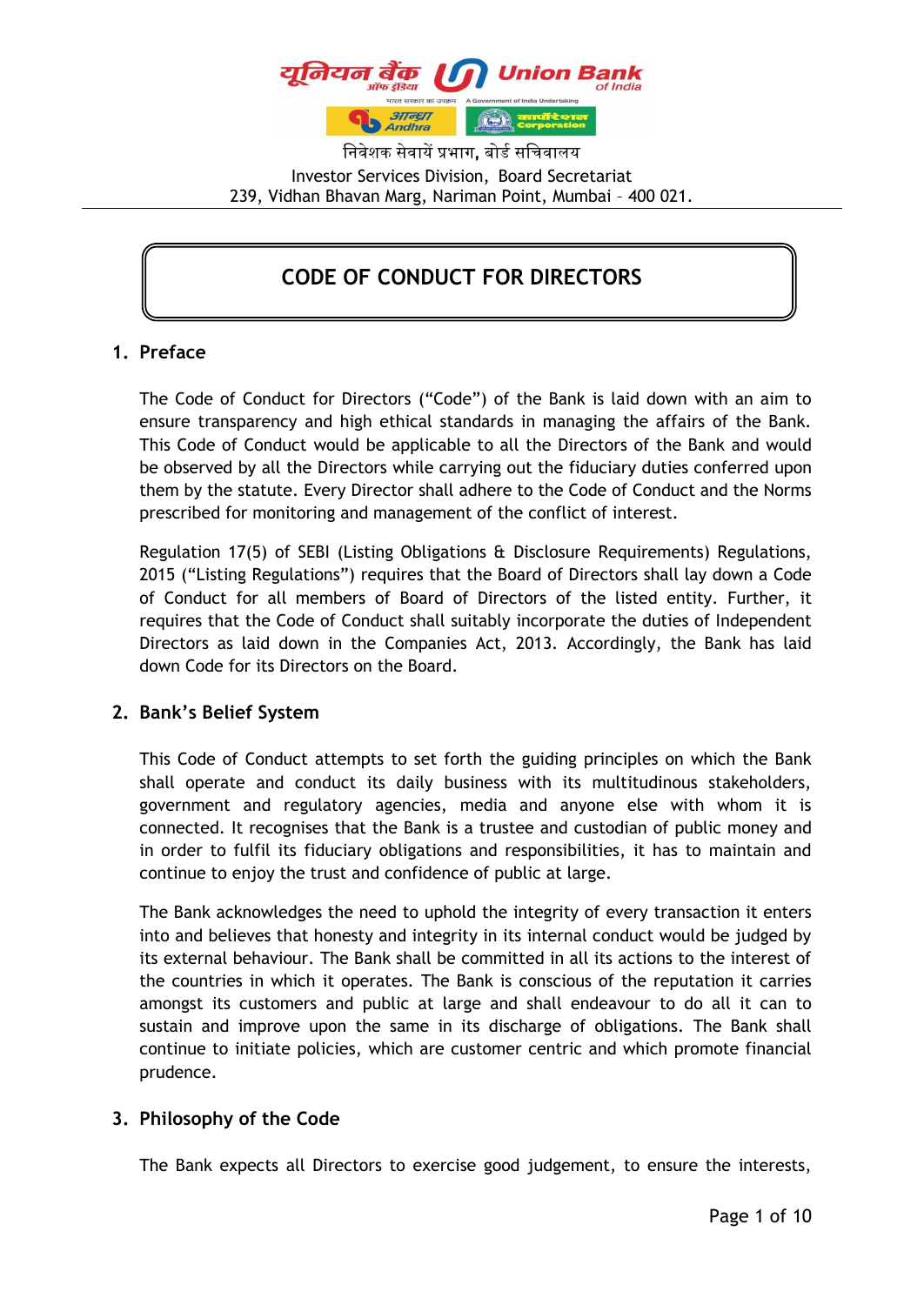

safety and welfare of customers, employees & other stakeholders and to maintain a cooperative, efficient, positive, harmonious and productive work environment and business organization. The Directors while discharging duties of their office must act honestly and with due diligence. They are expected to act with the extent of utmost care and prudence, which an ordinary person is expected to take in his/her own business. These standards need to be applied while working in the premises of the Bank, at offsite locations where the business is being conducted whether in India or abroad, at Bank-sponsored business and social events, or at any other place where they act as representatives of the Bank.

The Code envisages and expects -

- (a) Adherence to the highest standards of honest and ethical conduct, including proper and ethical procedures in dealing with actual or apparent conflicts of interest between personal and professional relationships.
- (b) Full, fair, accurate, sensible, timely and meaningful disclosures in the periodic reports required to be filed by the Bank with government and regulatory agencies.
- (c) Compliance with applicable laws, rules and regulations.
- (d) To address misuse or misapplication of the Bank's assets and resources.
- (e) The highest level of confidentiality and fair dealing within and outside the Bank.

#### **3.1. Conflict of Interest**

A "Conflict of Interest" occurs when personal interest of any member of the Board of Directors interferes or appears to interfere in any way with the interests of the Bank. Every member of the Board of Directors has a responsibility to the Bank, its stakeholders and to each other. Although this duty does not prevent them from engaging in personal transactions and investments, it does demand that they avoid situations where a conflict of interest might occur or appear to occur. They are expected to perform their duties in a way that they do not conflict with the Bank's interest such as:

**(i) Business Interests** - If any member of the Board of Directors considers investing in securities issued by the Bank's customer, supplier or competitor, they should ensure that these investments do not compromise their responsibilities to the Bank. Many factors including the size and nature of the investment; their ability to influence the Bank's decisions; their access to confidential information of the Bank, or of the other entity, and the nature of the relationship between the Bank and the customer, supplier or competitor should be considered in determining whether a conflict exists. Additionally, they should disclose to the Bank any interest that they have which may conflict with the business of the Bank.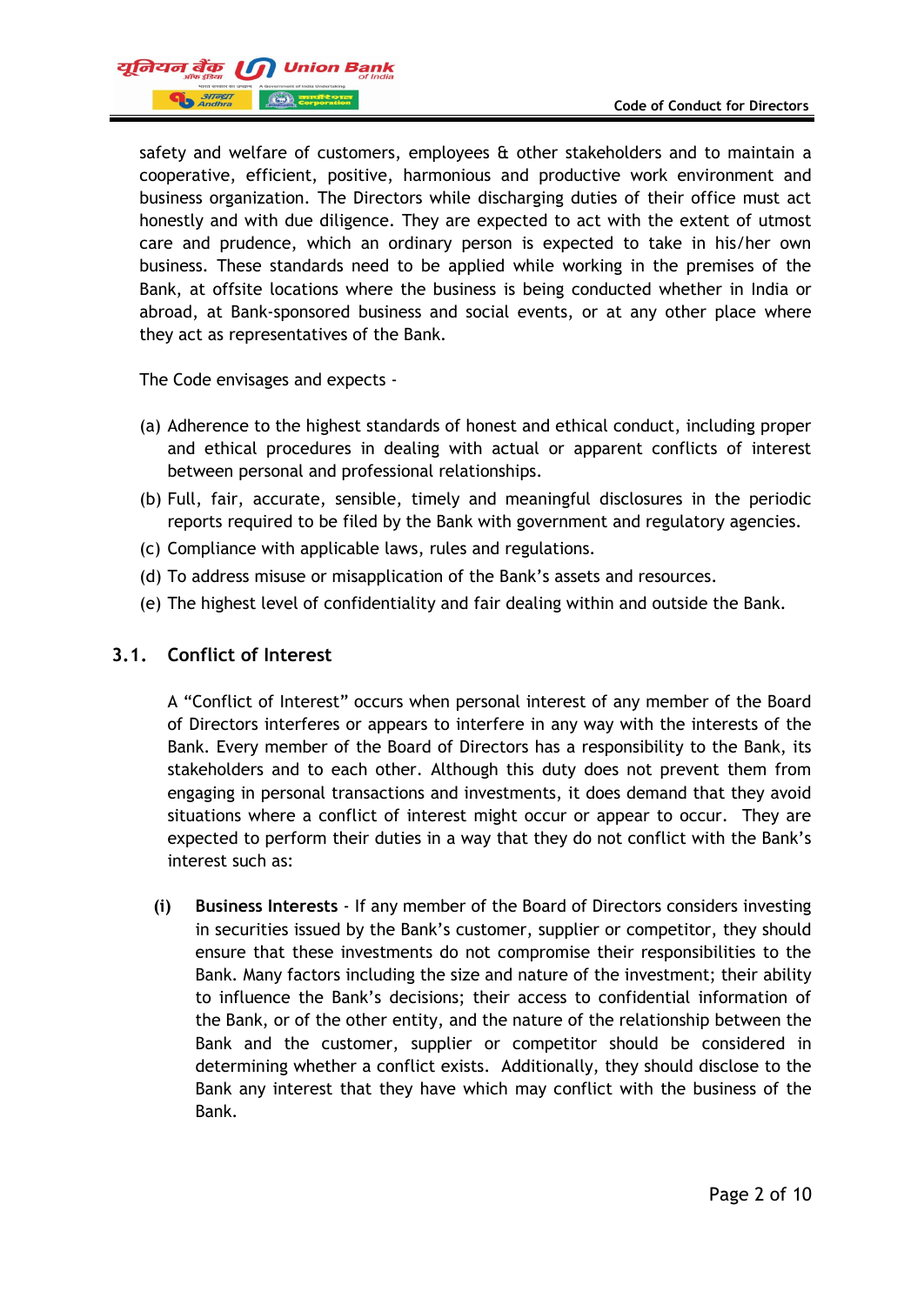

- **(ii) Related Parties**  As a general rule, the Directors shall ensure that he/she or any of their relatives or any other person or any firm, Company or Association in which the relative or other person is associated in any significant role, shall not enter into any transaction with the Bank.
- **(iii)** Relatives shall include:
	- (a) Members of HUF
	- (b) Spouse
	- (c) Father (including step-father)
	- (d) Mother (including step-mother)
	- (e) Son (including step-son)
	- (f) Son's wife
	- (g) Daughter (including step-daughter)
	- (h) Daughter's husband
	- (i) Brother (including step-brother)
	- (j) Sister (including step-sister)

If such a related party transaction is unavoidable, they must fully disclose the nature of the related party transaction to the appropriate authority and take prior permission from Audit Committee of the Board for such Related Party Transactions. Any dealings with a related party must be conducted in such a way that no preferential treatment is given to that party.

In the case of any other transaction or situation giving rise to conflicts of interests, the Audit Committee of the Board should after due deliberations decide on its impact.

**Related Party Transaction Policy** - All the members of the Board shall adhere to the Related Party Transaction Policy of the Bank.

#### **3.2. Applicable Laws**

The Directors of the Bank must comply with applicable laws, regulations, rules and regulatory orders. They should report any inadvertent non-compliance, if detected subsequently, to the concerned authorities.

#### **3.3. Disclosure Standards**

The Directors shall make full, fair, accurate, timely and meaningful disclosures of relevant information to the Bank, Board of Directors and Audit Committee of the Board, as may be required by applicable laws, rules and regulations.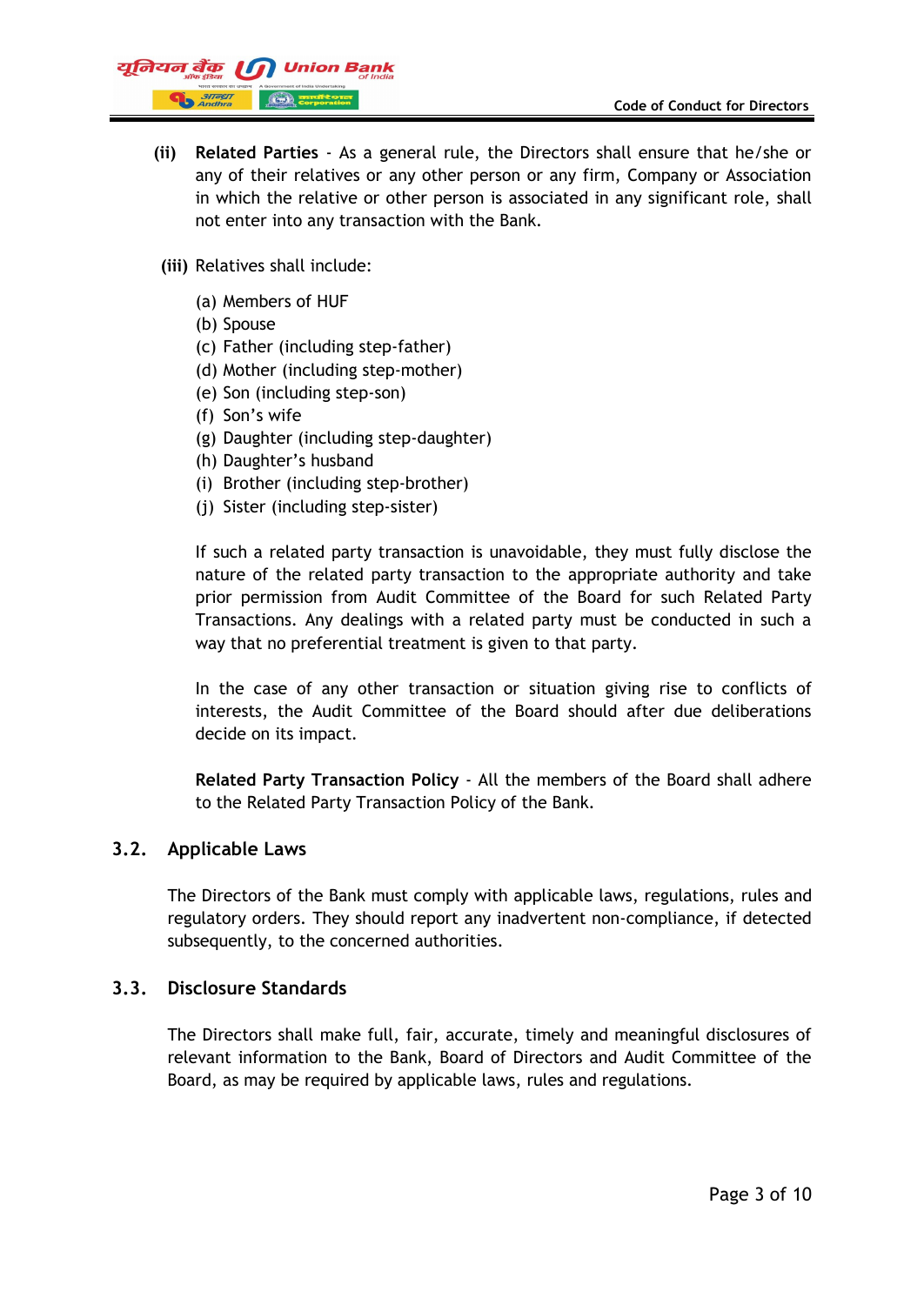## यूनियन बैंक ।। **Canadian** *317697*

## **3.4. Use of Bank's Assets and Resources**

Each member of the Board of Directors has a duty to the Bank to inform his legitimate interests while dealing with the Bank's assets and resources. Members of the Board of Directors are prohibited from:

- (i) using corporate property, information or position for personal gain;
- (ii) soliciting, demanding, accepting or agreeing to accept anything of value from any person while dealing with the Bank's assets and resources;
- (iii) acting on behalf of the Bank in any transaction in which they or any of their relative(s) have a significant direct or indirect interest.

## **3.5. Confidentiality and Fair Dealings**

### **3.5.1. Bank's Confidential Information**

- (i) The Bank's confidential information is a valuable asset. It includes all trade related information, trade secrets, confidential and privileged information, customer information, employee related information, strategies, administration, research in connection with the Bank and commercial, legal, scientific, technical data that are either provided to or made available to each member of the Board of Directors by the Bank either in paper form or electronic media to facilitate their work or that they are able to know or obtain access by virtue of their position with the Bank. All confidential information must be used for Bank's business purposes only.
- (ii) This responsibility includes the safeguarding, securing and proper disposal of confidential information in accordance with the Bank's policy on maintaining and managing records. This obligation extends to confidential information of third parties, which the Bank has rightfully received under non-disclosure agreements.
- (iii) To further the Bank's business, confidential information may have to be disclosed to potential business partners. Such disclosure should be made after considering its potential benefits and risks. Care should be taken to divulge the most sensitive information, only after the said potential business partner has signed a confidentiality agreement with the Bank.
- (iv) Any publication or publicly made statement that might be perceived or construed as attributable to the Bank, made outside the scope of any appropriate authority in the Bank, should include a disclaimer that the publication or statement represents the views of the specific author and not the bank.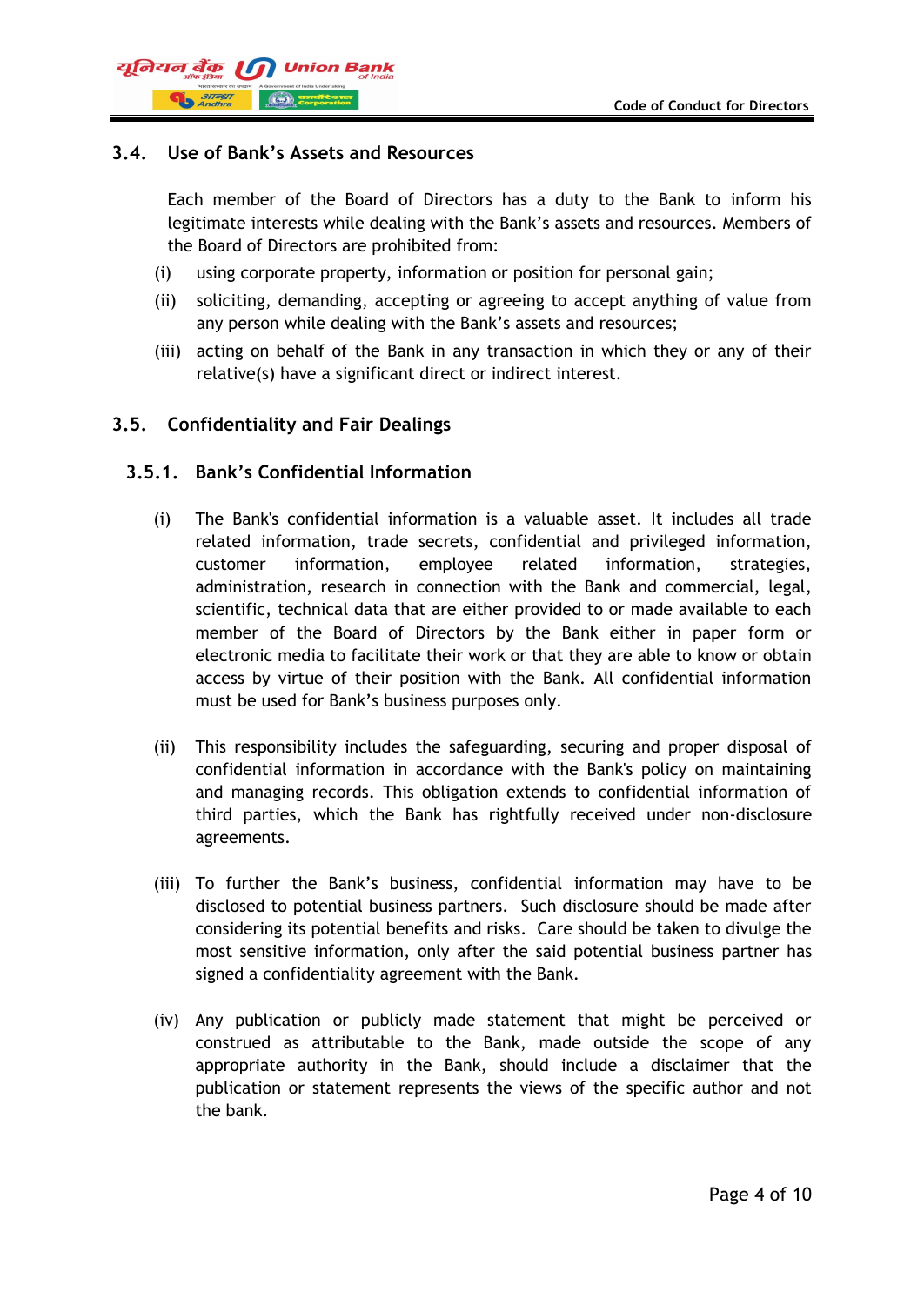

## **3.5.2. Other Confidential Information**

- (i) The Bank has many kinds of business relationships with many companies and individuals. Sometimes, they will volunteer confidential information about their products or business plans to induce the Bank to enter into a business relationship. At other times, the Bank may request that a third party provide confidential information to permit the Bank to evaluate a potential business relationship with that party. Therefore, special care must be taken by the Board of Directors to handle the confidential information of others responsibly. Such confidential information should be handled in accordance with the agreements with such third parties.
- (ii) The Bank requires that every Director should be fully compliant with the laws, statutes, rules and regulations that have the objective of preventing unlawful gains of any nature whatsoever.
- (iii) Directors shall not accept any offer, payment promise to pay, or authorization to pay any money, gift, or anything of value from customers, suppliers, shareholders/ stakeholders, etc. that is perceived as intended, directly or indirectly, to influence any business decision, any act or failure to act, any commission of fraud, or opportunity for the commission of any fraud.

### **3.5.3. Code of Conduct for Unpublished Price Sensitive Information**

All the members of the Board shall adhere to Bank's Code of Conduct for Unpublished Price Sensitive Information (UPSI) and Code of Conduct for Prohibition of Insider Trading.

### **4. Good Corporate Governance Practices**

Each member of the Board of Directors of the Bank should adhere to the following so as to ensure compliance with good Corporate Governance practices:

### **4.1. Do's**

- (i) Strive to attend all meetings of the Board and its committees of which he/she is a member;
- (ii) Participate in the deliberations and discussions effectively;
- (iii) Study the Board papers thoroughly and enquire about follow-up reports on definite time schedule;
- (iv) Involve actively in the matter of formulation of general policies;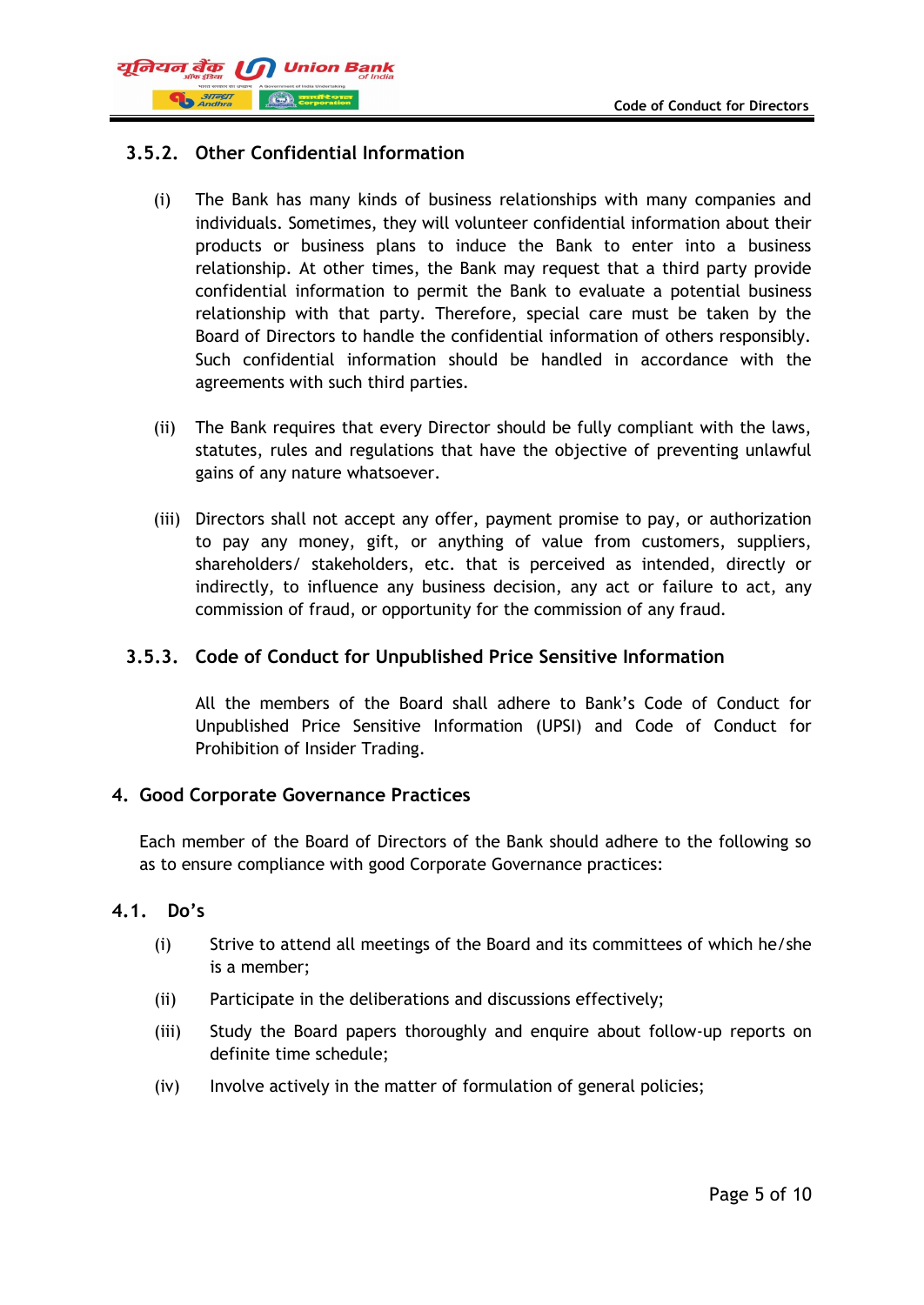

- (v) Be familiar with the broad objectives of the Bank and the policies laid down by the Government, Reserve Bank of India and under the various laws and legislations;
- (vi) Ensure confidentiality of the Bank's agenda papers, notes and Minutes;
- (vii) Act in good faith in order to further the objects enumerated in the preamble to the Banking Companies (Acquisition and Transfer of Undertakings) Act, 1970, viz., to meet progressively and serve better the needs of development of the economy in conformity with national policy and objectives, in the best interests of the bank, its shareholders, its employees, the community and for the protection of environment;
- (viii) Exercise her/his duties with due and reasonable care, skill and diligence, and shall exercise independent judgment;
- (ix) Report concerns about unethical behaviour, actual or suspected fraud, or violation of the bank's code of conduct or ethics policy;
- (x) Acting within her/his authority, assist in protecting the legitimate interests of the bank, its shareholders and its employees;
- (xi) Satisfy herself/himself on the integrity of financial information and that financial controls and systems of risk management are robust and defensible;
- (xii) Safeguard the interests of all stakeholders, particularly minority shareholders; and balance the conflicting interest of stakeholders;
- (xiii) To involve himself/herself as Directors on the Board thoroughly in the matter of formulation of general policy and also ensure that performance of the bank is monitored adequately at Board level;
- (xiv) To participate in all constructive ideas for the better management of the bank and make valuable contribution;
- (xv) To work as a team member and not sponsor or be prejudiced against individual proposals;
- (xvi) Strive to give as much of your wisdom, guidance and, knowledge as possible to the management;
- (xvii) Strive to analyse the trends of economy, assist in the discharge of management's responsibility to public and formulation of measures to improve customer service and be generally of constructive assistance to the bank's management;
- (xviii) Directors are expected to ensure confidentiality of the Bank's agenda papers/notes. Ordinarily, it is suggested that by way of abundant precaution, the Board papers may be returned to the Bank after the meeting;
- (xix) Seek appropriate clarification or amplification of information and, where necessary, take and follow appropriate professional advice and opinion of outside experts at the expense of the Bank;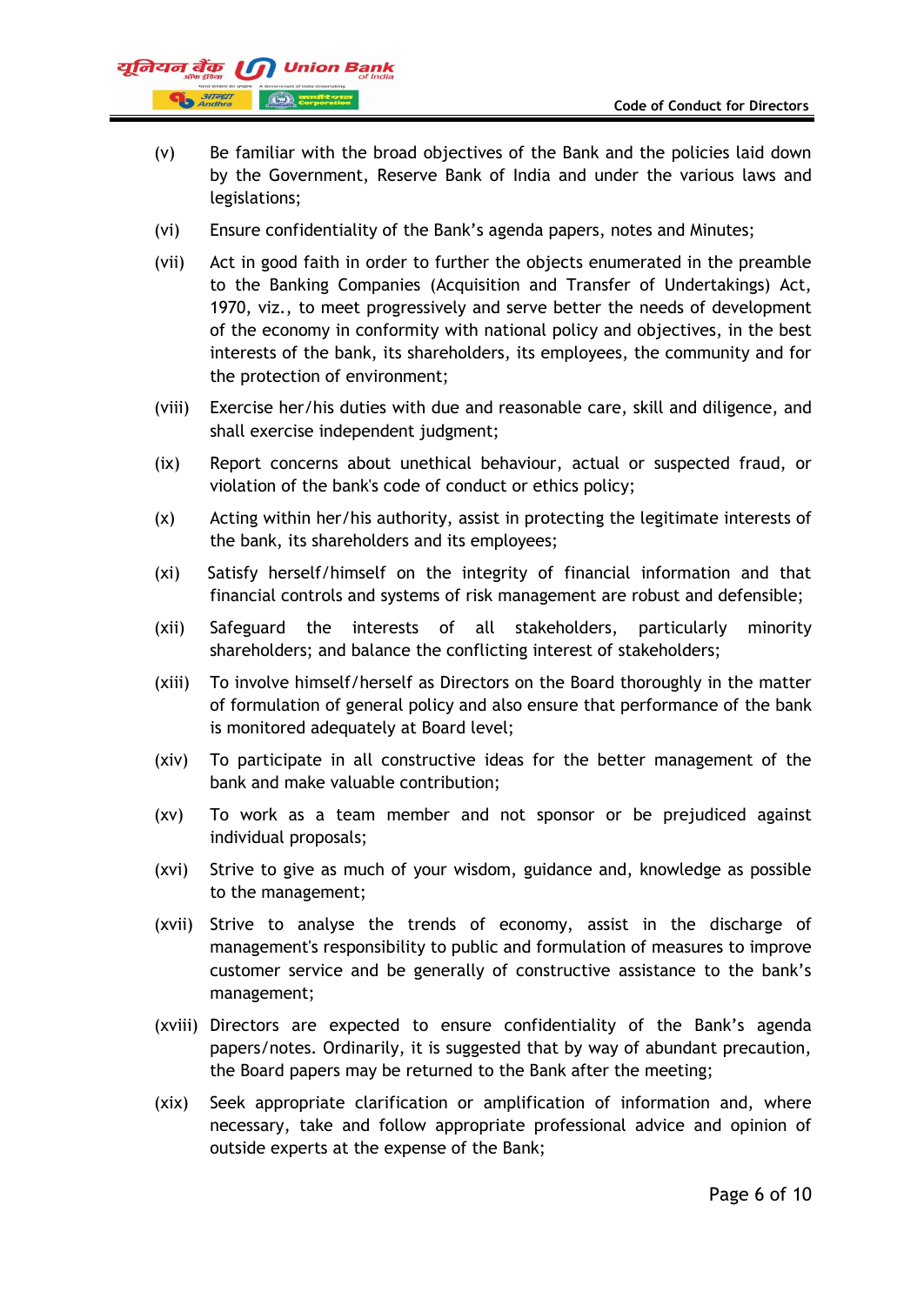## यूनियन बैंक ।। **B**<br>**B** Andhra

## **4.2. Additional Duties of Independent Directors:**

*"Independent Director" means a Non-Executive Director, other than a Nominee Director of the Bank and who can be termed as Independent Director as per Listing Regulations. Pursuant to Ministry of Finance Notification no. F. No. 16/19/2019- BO.1 dated 30.08.2019 and clarification received from Reserve Bank of India, the Board of Directors vide agenda no. B. Sect-A-5 dated 18.09.2019 decided to consider the directors nominated under Section 9(3)(g), (h) and (i) of the Banking Companies (Acquisition & Transfer of Undertakings) Act, 1970 to as Independent Directors.*

*An independent director shall be held liable, only in respect of such acts of omission or commission by the Bank which had occurred with his knowledge, attributable through Board processes, and with his consent or connivance or where he had not acted diligently with respect of the provisions contained in the SEBI (Listing Obligations & Disclosure Requirements) Regulations, 2015.*

#### **In addition to the Do's mentioned above, the independent directors shall also fulfill the following duties:**

- (i) Undertake appropriate induction and regularly update and refresh her/his skills, knowledge and familiarity with the bank;
- (ii) Strive to attend the general meetings of the bank;
- (iii) where she/he has concerns about the running of the bank or a proposed action, ensure that these are addressed by the Board and, to the extent that they are not resolved, insist that their concerns are recorded in the minutes of the Board meeting;
- (iv) Keep herself/himself well-informed about the bank and the external environment in which it operates;
- (v) Pay sufficient attention and ensure that adequate deliberations are held before approving related party transactions and assure herself/himself that the same are in the interest of the bank;
- (vi) Ascertain and ensure that the bank has an adequate and functional vigil mechanism and ensure that the interests of a person who uses such mechanism are not prejudicially affected on account of such use;
- **(vii)** Help in bringing independent judgment to bear on the Board's deliberations, especially on issues of strategy, performance, risk management, resources, key appointments and standards of conduct.

### **4.3. Don'ts**

(i) Not to interfere in the day to day functioning of the bank (This stipulation does not apply to Managing Director & CEO and Executive Directors);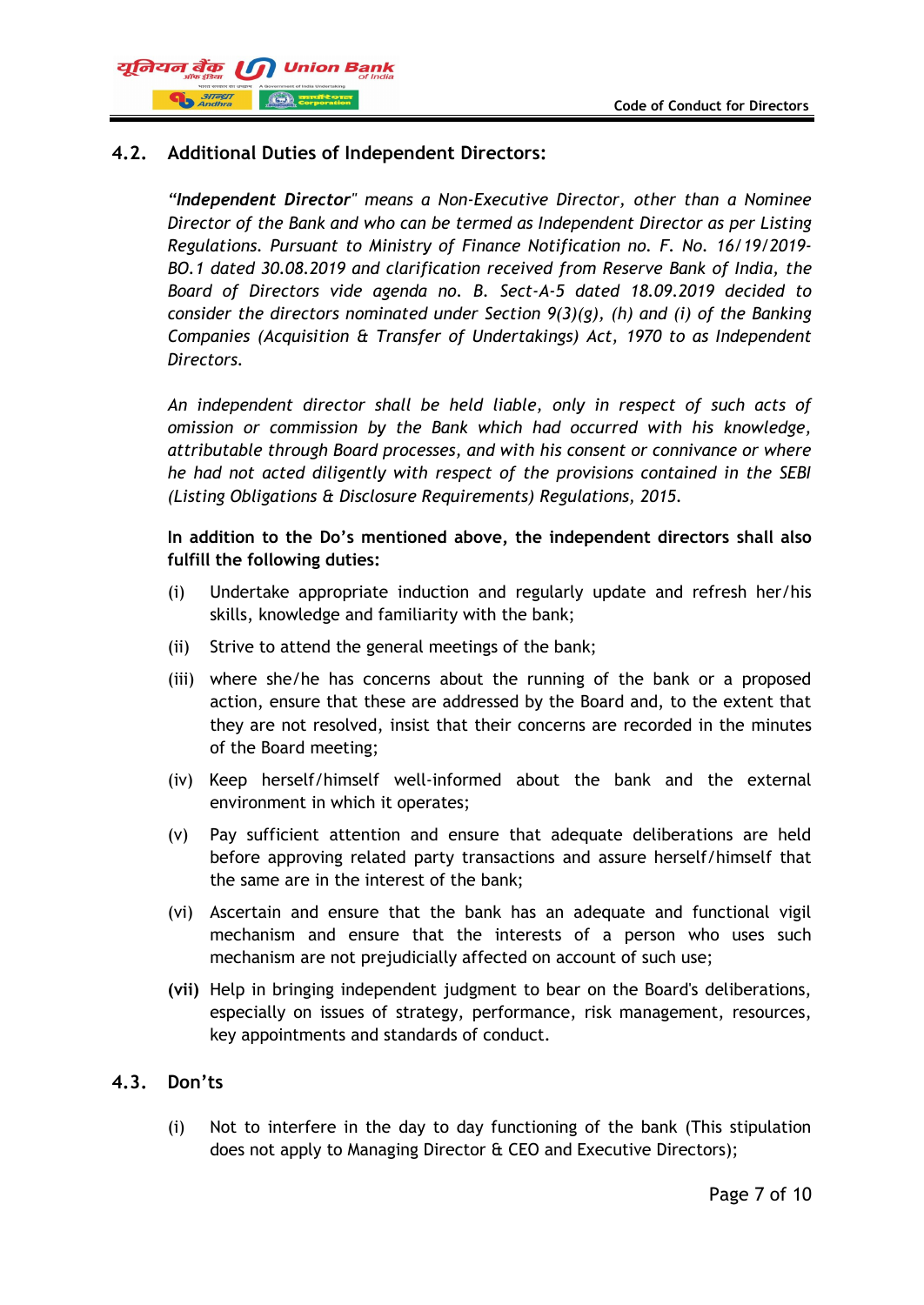

- (ii) Not to reveal any information relating to any constituent of the Bank to anyone;
- (iii) Not to display the logo / distinctive design of the Bank on their personal visiting cards / letter heads (This does not prevent the Managing Director & CEO, Executive Directors from using their DO Letterheads or visiting cards/letter heads with Bank's logo thereon);
- (iv) Not to sponsor any proposal relating to loans, investments, buildings or sites for Bank's premises, enlistment or empanelment of contractors, architects, auditors, doctors, lawyers and other professionals etc.;
- (v) Not to do anything, which will interfere with and / or be subversive of maintenance of discipline, good conduct and integrity of the staff;
- (vi) Non Executive Directors are not required to watch the routine of every day's business of the Bank. It is the Managing Director & CEO along with officers who has to manage the affairs of the Bank. The Board has to oversee implementation of policies and performance of the Bank at the corporate level;
- (vii) Not to participate in the discussion in meeting of Board/Committee if a proposal in which the Director is directly or indirectly interested comes up for discussion. Every director shall disclose his interest well in advance to the Chairman of the meeting;
- (viii) Not to involve in a situation in which she/he may have a direct or indirect interest that conflicts, or possibly may contact, with the interest of the bank;
- (ix) Not to achieve or attempt to achieve any undue gain or advantage either ,to herself/himself or to her/his relatives, partners or associates;
- (x) Not to assign her/his office;
- (xi) Not to unfairly obstruct the functioning of the Board or committee thereof;
- (xii) Not to disclose confidential information, including commercial secrets, technologies, advertising and sales promotion plans, unpublished pricesensitive information, unless such closure is expressly approved by the Board or is required by law; Not to directly call for papers/files/notes recorded by various departments for scrutiny etc. in respect of agenda items to be discussed in the meetings. All information/clarification that they may require for taking a decision will be made available at the meeting;
- (xiii) Non Executive Directors should desist from sending any instructions to the individual officers of the Bank or give directions to such officers on any matters. Non Executive Directors should discourage the individual employee or unions approaching them in any matter. Such cases, if any, should be routed through the Managing Director & CEO of the Bank.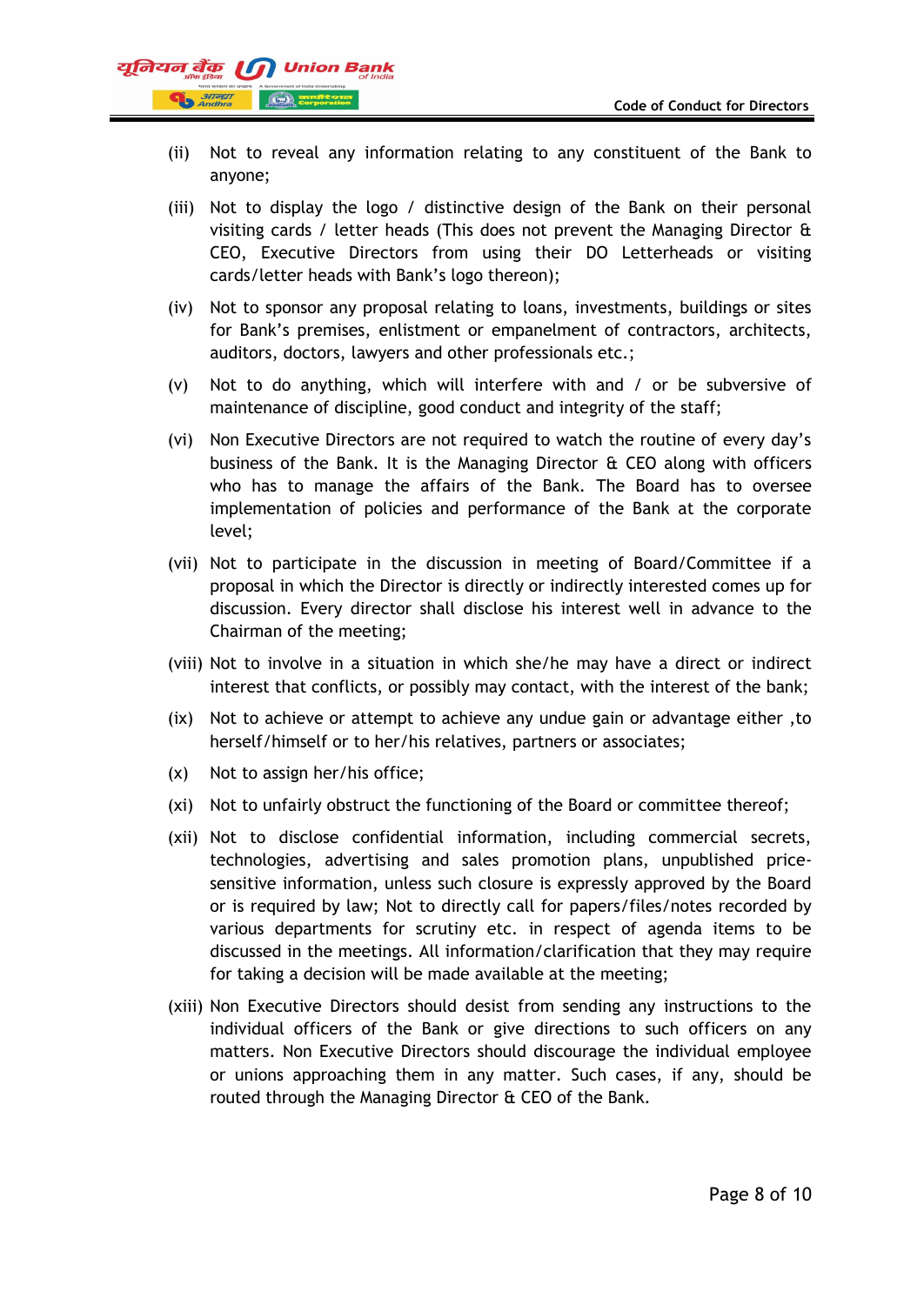

#### **5. Waivers**

Any waiver of any provision of this Code of Conduct for a member of the Bank's Board of Directors must be approved by the Board of Directors of the Bank.

#### **6. Violation of the Code**

The Board shall have the powers to take necessary actions in case of any violation of the Code.

#### **7. Affirmation of Compliance of the Code**

The matters covered in this Code of Conduct are of the utmost importance to the Bank, its stakeholders and its business partners, and are essential to the Bank's ability to conduct its business in accordance with its value system.

All members of the Board of Directors shall affirm compliance with the Code of Conduct for Directors on an annual basis by signing the below mentioned affirmation and sending the signed copy of the Code to Board Secretariat -

#### **AFFIRMATION**

I have received and read the Bank's Code of Conduct for Directors and affirm that I have complied with the said code during the current financial year and also agree to comply with the same in future.

| Name      |  |
|-----------|--|
| Signature |  |

Place & Date :